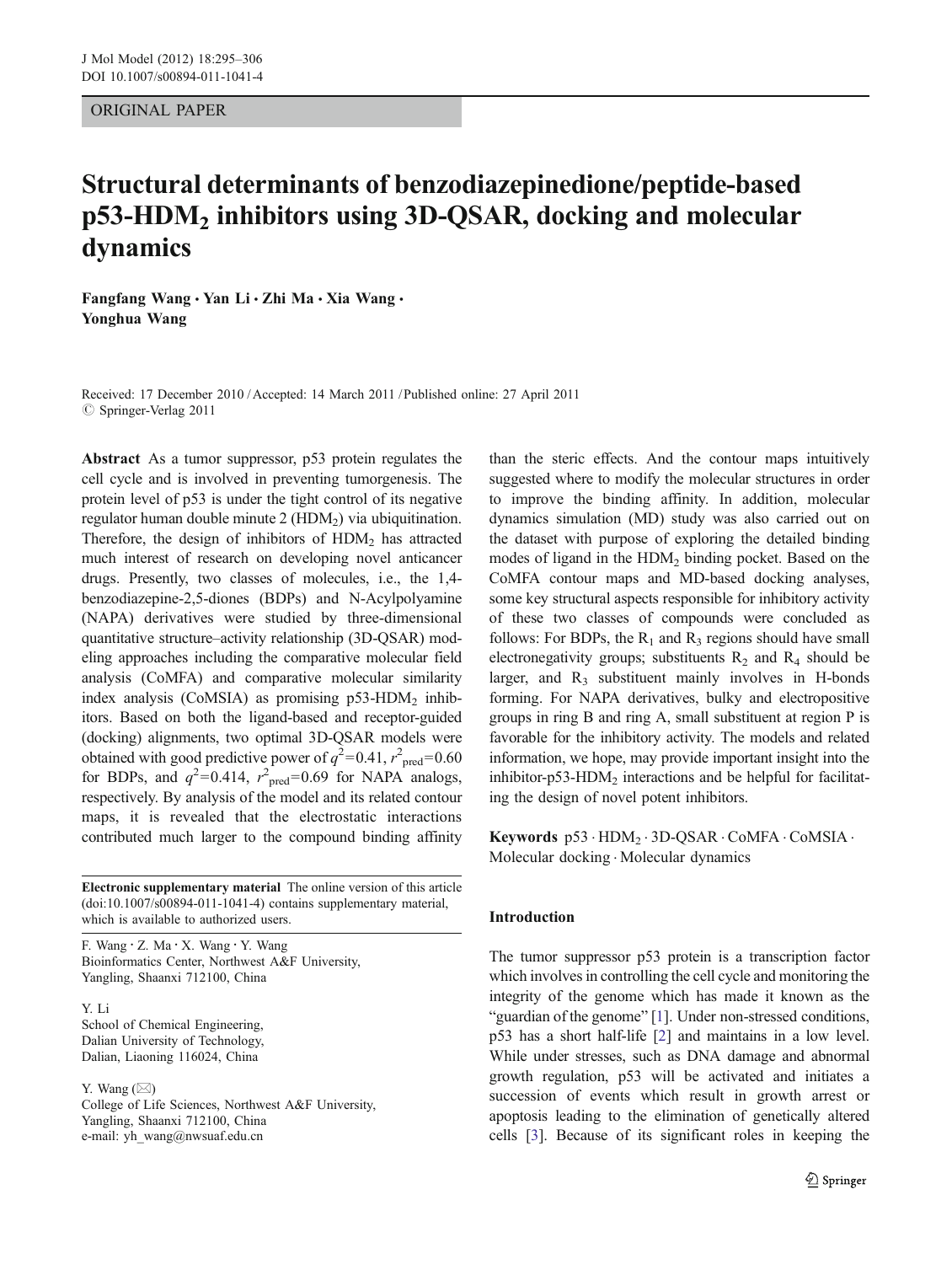integrity of genome, it has become a main target of much tumor therapeutics. The loss of p53 functions in many cancers is a result of disabling p53 through mutation or alterations of various components of the pathways that regulate p53. Evidence has shown that p53 mutates in  $~50\%$ of human cancers, and in the remaining of human cancers, p53 is in the wild-type but dysfunctional situation [\[4](#page-11-0), [5\]](#page-11-0), due to the precise control of its negative regulator  $HDM<sub>2</sub>$  in cells [\[6,](#page-11-0) [7](#page-11-0)].

 $HDM<sub>2</sub>$  is a ring finger protein, which can form autoregulatory feedback loop with p53 protein [[8,](#page-11-0) [9](#page-11-0)]. On one hand, HDM<sub>2</sub> binds to the N-terminal transactivation domain of p53 to block p53 transcriptional activity [[10,](#page-11-0) [11](#page-11-0)]. On the other hand,  $HDM<sub>2</sub>$  exports the complex from the nucleus to the cytoplasm to promote its degradation. More importantly,  $HDM<sub>2</sub>$  serves as an  $E<sub>3</sub>$  ligase to target p53 for degradation through the proteasome pathway [\[12](#page-11-0)]. The detailed interaction mode between  $HDM<sub>2</sub>$  and p53 has been revealed by the X-ray crystallography, which structure shows that  $HDM<sub>2</sub>$  has a large hydrophobic cleft to bind to α-helix of p53 protein, involving three hydrophobic residues (Phe19, Trp23, and Leu26) in p53 [\[11](#page-11-0)], which enhances the stability of the binary complex.

Recently, several approaches have been developed to activate or restore the activity of p53, for example, the activation of wild-type p53 can be made through drugging its modification proteins, stimulating family member p63/p73, or disturbing interactions between  $HDM<sub>2</sub>$  and wild-type p53 [\[13\]](#page-11-0). And the latter case has allowed for successful identification of many HDM2-p53 complex inhibitors for cancer treatment  $[14–16]$  $[14–16]$  $[14–16]$  $[14–16]$  $[14–16]$ , such as the analogs of cisimidazoline [\[14\]](#page-11-0), spiro-oxindole [[17](#page-11-0)], benzodiazepinedione [\[18\]](#page-11-0), quilinol [\[19\]](#page-11-0) and terphenyl derivatives [\[20\]](#page-11-0).

By now, the most potent and well-characterized p53- HDM2 inhibitors are nutlins identified by high-throughput screening method, and the second most potent series are benzodiazepinediones (BDPs) [[21\]](#page-11-0). These inhibitors showed high binding affinity to  $p53-HDM<sub>2</sub>$  complex and desirable pharmacokinetic profiles in cells [[22](#page-11-0)]. N-Acylpolyamine analogs (NAPA), another class of peptide inhibitors, have been proved as potent antagonists of the  $HDM<sub>2</sub>-p53$ interaction in vitro and in cell-based assays [\[18,](#page-11-0) [23](#page-11-0)]. NAPA shows characteristics of cyclic peptides in β-sheet conformations, and these helical β-peptides can be chemically modified to bind to HDM<sub>2</sub> with good affinity.

Clearly, in vitro assessment of the activity of  $p53-HDM<sub>2</sub>$ inhibitors remains a labor-intensive and time-consuming operation. Therefore, more efficient and economical alternative methods should be employed, such as in silico molecular modeling approaches that are used for the purpose of predicting and prioritizing chemicals for subsequent in vitro and in vivo screening. 3D-QSAR (quantitative structureactivity relationship) method, as effective computational method, has been widely used as a way to find out various interactive fields making impact on the activity and thus to help forecasting and designing of novel inhibitors [\[24](#page-11-0)–[27,](#page-11-0) [33,](#page-11-0) [35\]](#page-11-0), as well as the HDM2-p53 inhibitors, including Isoindolinone [\[28](#page-11-0)], Terphenyls [[20](#page-11-0)] and Chalcones Derivatives [\[29](#page-11-0)]. To our knowledge, there is still a lack of in silico modeling of these BDPs and NAPA analogs of the complex inhibitors.

BDPs and NAPA analogs have been reported as promising HDM2-p53 interaction inhibitors [\[18,](#page-11-0) [30](#page-11-0)–[32\]](#page-11-0). BDPs bound to  $HDM<sub>2</sub>$  in the p53-binding cavity in micromolar concentration, and the most potent compound 41 possessed very strong anti-HDM<sub>2</sub> activity with an IC<sub>50</sub> of 0.25  $\mu$ M. Recent evidence showed that the structures of this class of inhibitors had four available sites, i.e.,  $R_1$ ,  $R_2$ ,  $R_3$  and  $R_4$  shown in Table S1 for modifications, thus improving inhibitory activity and cell permeability for a candidate [\[18,](#page-11-0) [30](#page-11-0), [31\]](#page-11-0). For peptide-based NAPA analogs, a synthesized single trimeric inhibitor showed very potent inhibition on  $HDM<sub>2</sub>$ protein, and the most potent compound  $102$  inhibits  $HDM<sub>2</sub>$ binding to p53 with IC<sub>50</sub> value of 2.3  $\mu$ M [[32](#page-11-0)]. Traditionally, large molecules would be difficult to produce in sufficient quantities for drug development; however, NAPA derivatives offer the possibility of using a short oligomeric scaffold to develop potent  $p53-HDM<sub>2</sub>$  inhibitors. Although these two classes of inhibitors are important for treatment of cancer, they have not received much attention from a theoretical perspective so far. Therefore, in this paper, these two classes of inhibitors were analyzed using theoretical computations, with purpose to build related 3D-QSAR models by comparative molecular field analysis (CoMFA) and comparative molecular similarity indices analysis (CoMSIA) approaches [\[33](#page-11-0)]. In addition, molecular docking and molecular dynamics were also performed to further understand the structure properties and the probable binding modes of these inhibitors at the allosteric site of the receptors. Evidence has proved that this was the first time on 3D-QSAR modeling of these two classes of  $p53-HDM<sub>2</sub>$  inhibitors. All these methods applied on the inhibitors could not only help understanding ligand–receptor interactions but also provide useful and rational suggestions for further design of new drug candidates of  $p53$ -HDM<sub>2</sub> for cancer therapy.

#### Methods and materials

### Data sets and biological activity

A total of 108 molecules with available  $IC_{50}$  were collected from the references [[18,](#page-11-0) [30](#page-11-0)–[32](#page-11-0)], these molecules comprised two different classes of diverse 1,4-benzodiazepine-2,5 diones (BDPs) and N-Acylpolyamine (NAPA) derivatives, whose IC<sub>50</sub> values were converted into pIC<sub>50</sub> ( $-\log$ IC<sub>50</sub>)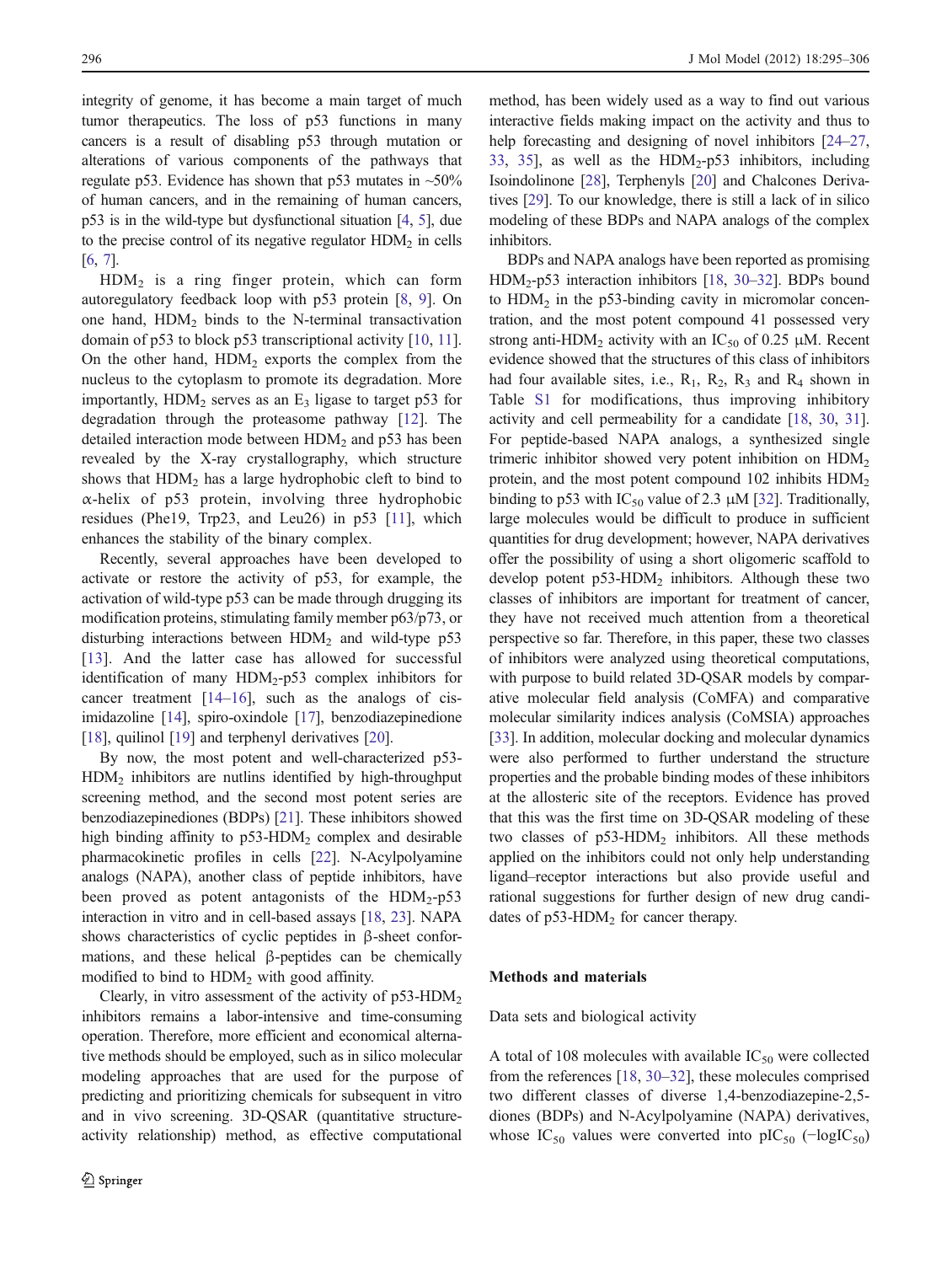values (shown in Tables S1-S2) and which were used as dependent variables in 3D-QSAR analysis. Division of the training and test sets (Tables S1-S2 marked with <sup>a</sup>) was carried out by considering that the test compounds should represent the structural diversity and a range of biological activities similar to that of the training set. A11 molecular modeling calculations were performed using SYBYL package (Tripos Associates, St.Louis, MO), where Gasteiger–Marsili charges for BDPs and Gasteiger-Hückel charges for NAPA respectively were added and energy minimization for each molecule was performed by Tripos force field [[34](#page-11-0)] with the Powell conjugate gradient minimization algorithm. The minimization wouldn't be finished until the energy gradient convergence criterion of 0.05 kcal mol<sup>-1</sup>  $\AA$ <sup>-1</sup> was reached.

## Conformational sampling and alignment

For both the CoMFA and CoMSIA studies, the most important step of modeling is that all molecular structures are aligned to a suitable conformational template, which is assumed to be the most potent conformation. In this work, we applied two alignment methods, the first one of which denoted by ligand-based alignment selected the most potent inhibitor for each class (compounds 41, 102, respectively) as the template. All inhibitors for each class in the data set were then aligned to a common substructure (shown in Fig. 1) of the template using the "align database" command in SYBYL software to produce valid and reliable CoMFA and CoMSIA models. The second alignment method we employed was the receptor-based alignment, where all molecules were docked into the receptors and then the top scored conformations were further used directly for CoMFA and CoMSIA analysis. During this process, we not only explored the traditional docking alignment but also a novel receptor-guided consensus dynamics alignment for comparison of the docking

Fig. 1 Representative skeletons and the most active molecules showing different regions which are used in contour analysis. (a) Compound 41 in the group of 1,4-benzodiazepine-2,5-diones analogs. (b) Compound 102 in the class of N-acylpolyamine analogs

difference between them. Finally, the conformations derived from the dynamics alignment, which is the optimal one we found, was applied for construction of the 3D-QSAR models. Figures [2](#page-3-0) and [3](#page-3-0) show the aligned conformations derived from the two methods.

## 3D-QSAR analysis

CoMFA and CoMSIA studies were carried out with the 3D cubic lattice with grid spacing of 2 Å in x, y and z directions, using an sp3 carbon probe atom with a van der Waals radius of 1.52 Å and a charge of +1.0. Cutoff values for both steric and electrostatic fields were set to 30 kcal mol<sup>-1</sup>. The CoMSIA models were based on the molecular similarity indices with the same lattice box used for the CoMFA calculations. However, it had several advantages over CoMFA such as greater robustness regarding both region shifts and small shifts within the alignments [\[35](#page-11-0)]. Other than steric, electrostatic fields described in the CoMFA method, five physicochemical properties: steric (S), electrostatic (E), hydrophobic (H), hydrogen bond donor (D), and hydrogen bond acceptor (A) were evaluated using the standard settings: probe with charge  $+1$ , radius 1 Å and hydrophobicity  $+1$ , hydrogenbond donating +1, hydrogen-bond accepting +1, attenuation factor of 0.3 and grid spacing 2 Å. CoMSIA similarity indices  $(A_F)$  for a molecule j with atoms *i* at a grid point *q* are calculated by Eq. 1:

$$
A_{\mathrm{F},\mathrm{K}}{}^{q}(j)=-\sum\omega_{\mathrm{probe},k}\omega_{ik}e_{iq^{2}}^{^{-ar}}.
$$
\n(1)

In this equation,  $k$  represents five physicochemical properties  $(S, E, H, D, and A)$ ,  $W_{ik}$  is the actual value of physicochemical property k of atom i, and  $W_{probe,k}$  is the value of the probe atom.  $\alpha$  is the attenuation factor and the default value of 0.3 was used. A Gaussian type distance dependence was used between the grid point  $q$  and each atom  $i$  of the molecule.



2 Springer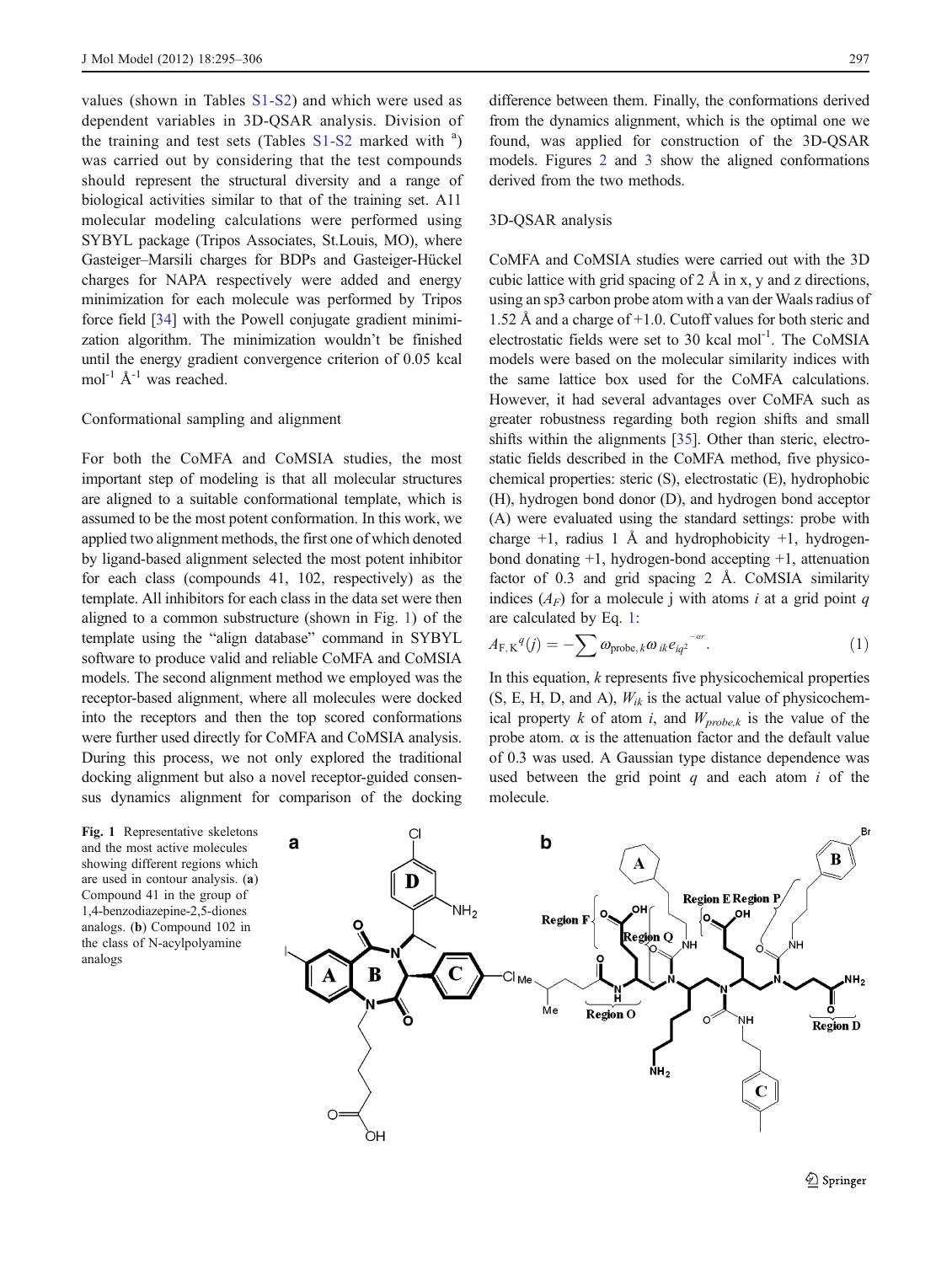<span id="page-3-0"></span>Fig. 2 Ligand-based alignment. (a) Alignment of 1, 4-benzodiazepine-2, 5-diones derivatives with compound 41 selected as the template. (b) Alignment of N-acylpolyamine derivatives with compound 102 selected as a template



Partial least-square (PLS) method was often used for all 3D-QSAR analyses [\[36\]](#page-11-0). It was used to linearly correlate the CoMFA and CoMSIA descriptors to the inhibitory activity values. Cross-validation based on the training set was performed by the leave-one-out (LOO) procedure to determine the optimum number of components (ONC) and the coefficient  $R^2_{\text{cv}}$ . Then the ONC was further employed to do non-validation analysis to produce non-cross-validated correlation coefficient  $R^2_{\text{ncv}}$ . The molecules which were not included in the training set were used to evaluate the predictive ability of the models derived using the training set. The predictive correlation coefficient  $r_{pred}^2$  was calculated using Eq. 2:

$$
r_{\text{pred}}^2 = (SD - PRESS) / SD,
$$
 (2)

where SD is the sum of the squared deviation between the actual  $pIC_{50}$  values of the compounds in the test set and the mean  $pIC_{50}$  value of the training set ones. PRESS is the sum of squared deviation between predicted and actual activities of the test set compounds.

Molecular docking

To investigate the ligand-protein interactions, all the molecules were docked into the binding site of the receptor using the Surflex module in SYBYL package. During the docking procedure, standard parameters were employed. Crystal structures of HDM2 (1T4E, 1RV1) were retrieved from RCSB Protein Data Bank (<http://www.pdb.org>). Before docking, all water molecules were removed from the X-ray structure, which is based on two reasons. 1) Normally, it is a standard procedure to remove waters from X-ray structures before docking, because in most cases, the studied compounds are different from the ligands in the crystal structure. Therefore, the interactions between the original ligands and waters would not be true for other different compounds. This phenomenon is also found in this work. For 1T4E, in the crystal structure, only one water molecule forms H-bond with the –NH of ring B for compound 19. However, this H-bonding interaction will disappear for compound 41 as the hydrogen atom of -NH was substituted by  $-(CH<sub>2</sub>)<sub>4</sub>COOH$ . 2) The MD simulations have been also performed to investigate if there are possible

Fig. 3 Receptor-guided consensus dynamics alignment. (a) Alignment of 1,4-benzodiazepine-2,5-diones derivatives with compound 41 selected as a template. (b) Alignment of Nacylpolyamine derivatives with compound 102 selected as a template

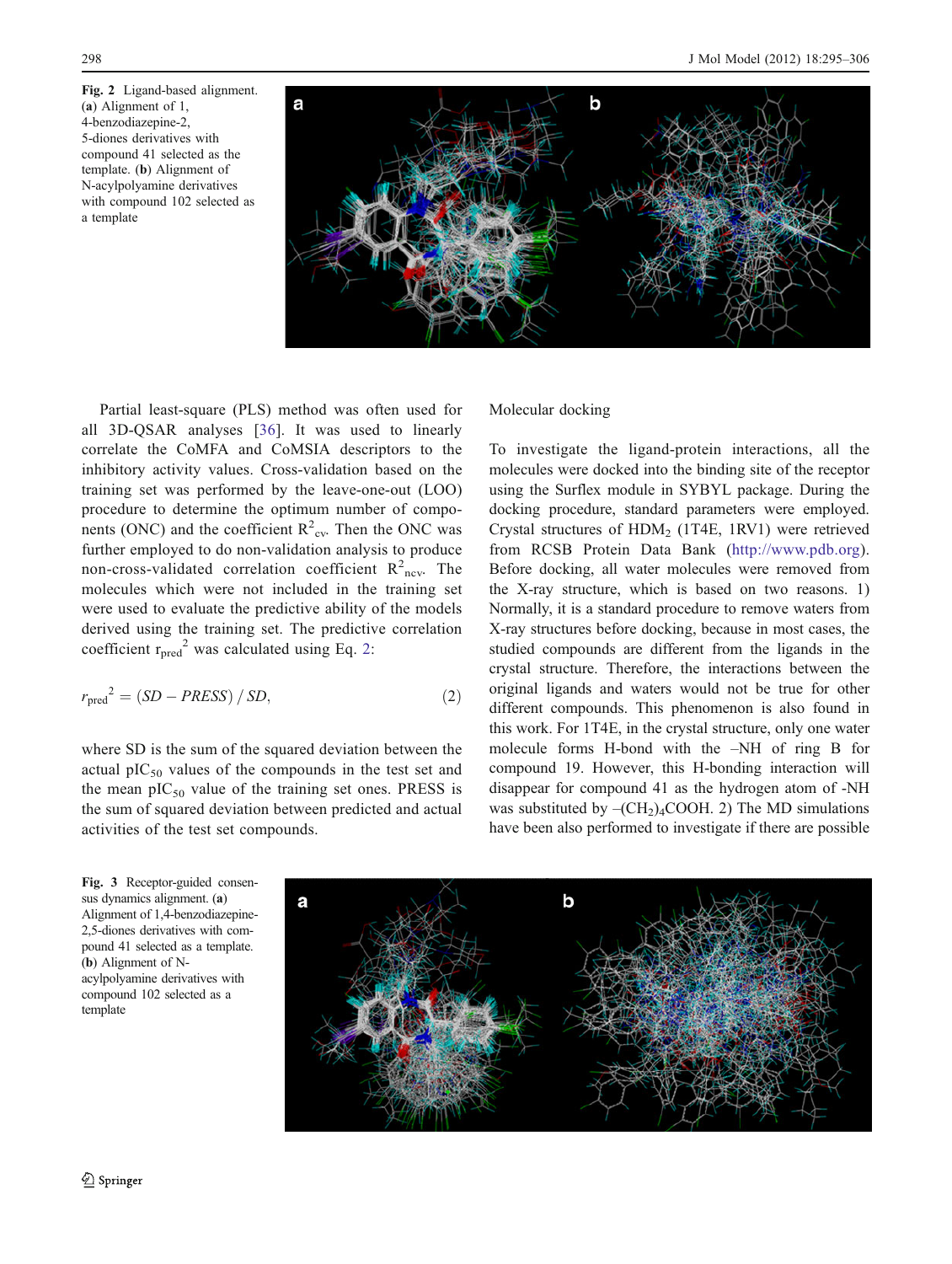effects provided by water molecules. The MD results revealed that no waters were found H-bonded with the ligands as those in both 1RV1 and 1T4E structures, which further demonstrated that the deletion of waters before docking is reasonable. Subsequently, the relative ligands were extracted and polar hydrogen atoms were added. Protomol, served as an idealized representation of a ligand that made every potential interaction with the binding site, was used to guide molecular docking. During docking process, two parameters, i.e., protomol bloat and protomol threshold, were applied to determine how far from a potential ligand the site should extend and how deep into the protein, the atomic probes were used to define the protomol could penetrate. Ligand docking method was employed presently to generate the protomol, and finally each conformer of all inhibitors in two classes was docked into the binding site 10 times with the D\_score [[37](#page-11-0)], G\_score [[38](#page-11-0)], Chemscore [\[39\]](#page-11-0) and PMF score [[40\]](#page-11-0) values further used to evaluate the docking analysis. Finally, the top ranked conformations for each molecule were extracted, then aligned together and subsequently utilized in CoMFA and CoMSIA modeling.

### MD simulations

The MD simulations were performed with GROMACS software package [\[41](#page-11-0)] using the GROMOS96 force field [\[42](#page-11-0)]. The molecular topology files for compounds BDPs and NAPA were generated by the program PRODRG 2.5 [\[43](#page-11-0)–[46](#page-11-0)], which are shown in the supporting information. For MD simulation, a cubic periodic box of side length of 67.44 Å and 64.70 Å was applied for each class of the inhibitors. The minimum distance between the protein and box walls was set to larger than 8 Å. Three Cl<sup>-</sup>s were employed to neutralize the net charge of each system, i.e., 1T4E.pdb and 1RV1.pdb, respectively. The total number of the atoms was 28057 for 1T4E and 24574 for 1RV1 including the protein complexes and waters, respectively. The remaining box volume was filled using the extended simple point charge (SPCE) water [[47\]](#page-11-0).

Prior to the simulation, an energy minimization was applied to the full system without constraints using the steepest descent integrator for 5000 steps, then the system was equilibrated via a 200 ps MD simulations at 300 K. Finally, a 5 ns simulation was performed with a time step of 2 fs. During MD simulation, the standard parameters and main calculation methods were set as follows:

Both models (BDPs, NAPA) used NPT ensemble at 300 K with periodic boundary conditions, the temperature was kept constant by the Berendsen thermostat, the values of the isothermal compressibility were set to  $4.5 \times 10^{-5}$  bar<sup>-1</sup> while the pressure was maintained at 1 bar using the Parrinello-Rahman scheme [[48](#page-11-0)], electrostatic interactions were calculated using the particle mesh Ewald method [\[49](#page-11-0)], cut-off distances for the calculation of Coulomb and van der Waals interactions were 1.0 and 1.4 nm, respectively. All the MD simulations lasted 5 ns to ensure that the whole systems were stable.

## Results and discussion

#### 3D-QSAR model

Table [1](#page-5-0) summarizes the optimum results derived from the CoMFA models where the predictive ability of the models was assessed by predicting the inhibitory ability of the test set molecules. The developed 3D-QSAR models were analyzed by a number of parameters including the cross-validated correlation coefficient  $(r^2_{\text{cv}})$ , standard error estimate (SEE) and F-statistic values (F), etc. For CoMFA and CoMSIA analysis, two alignment methods were applied to produce the models, with results that the models derived from receptorguided consensus dynamics alignment were much worse than those derived from ligand-based ones. Consequently, we mainly focused on the models derived by ligand-based method. S and E fields were generated for CoMFA models, while H, D and A, three other fields in addition to the S and E were generated for CoMSIA ones. Since it is argued that the five different descriptor fields may not be totally independent of each other and such dependencies of individual fields usually decrease the statistical significance of the models [\[50](#page-11-0), [51](#page-11-0)], in the present work all 31 possible combinations of the descriptors for each group were attempted to build the optimum models with highest  $R_{cv}^2$ values and other proper statistical results for each class. Figure [4](#page-5-0) illustrates the observed versus predicted activities of the optimal CoMFA models for the two classes of dataset. As to the results of other combinations of CoMFA or CoMSIA descriptors, Tables S3 to S6 in the supporting information give a full summation.

#### BDPs

For this class of inhibitors, the data set was divided into a training set of 59 and a test set of 17 molecules with the statistical parameters obtained from the CoMFA model summarized in Table [1.](#page-5-0) The best predictions were obtained by the CoMFA standard model using five components, with statistical results of  $R^2_{\text{cv}}$ =0.41,  $R^2_{\text{ncv}}$ =0.855, F value =62.39 and a low SEE=0.26 for the training set obtained, which suggested that this model should be considerably reliable to predict the  $IC_{50}$  values. The steric and electrostatic contributions were 38.7% and 61.3%, respectively, which indicated that the electrostatic field made more contribution to ligand binding affinity. Overall, this model showed reasonable statistical features. However, the CoMSIA model derived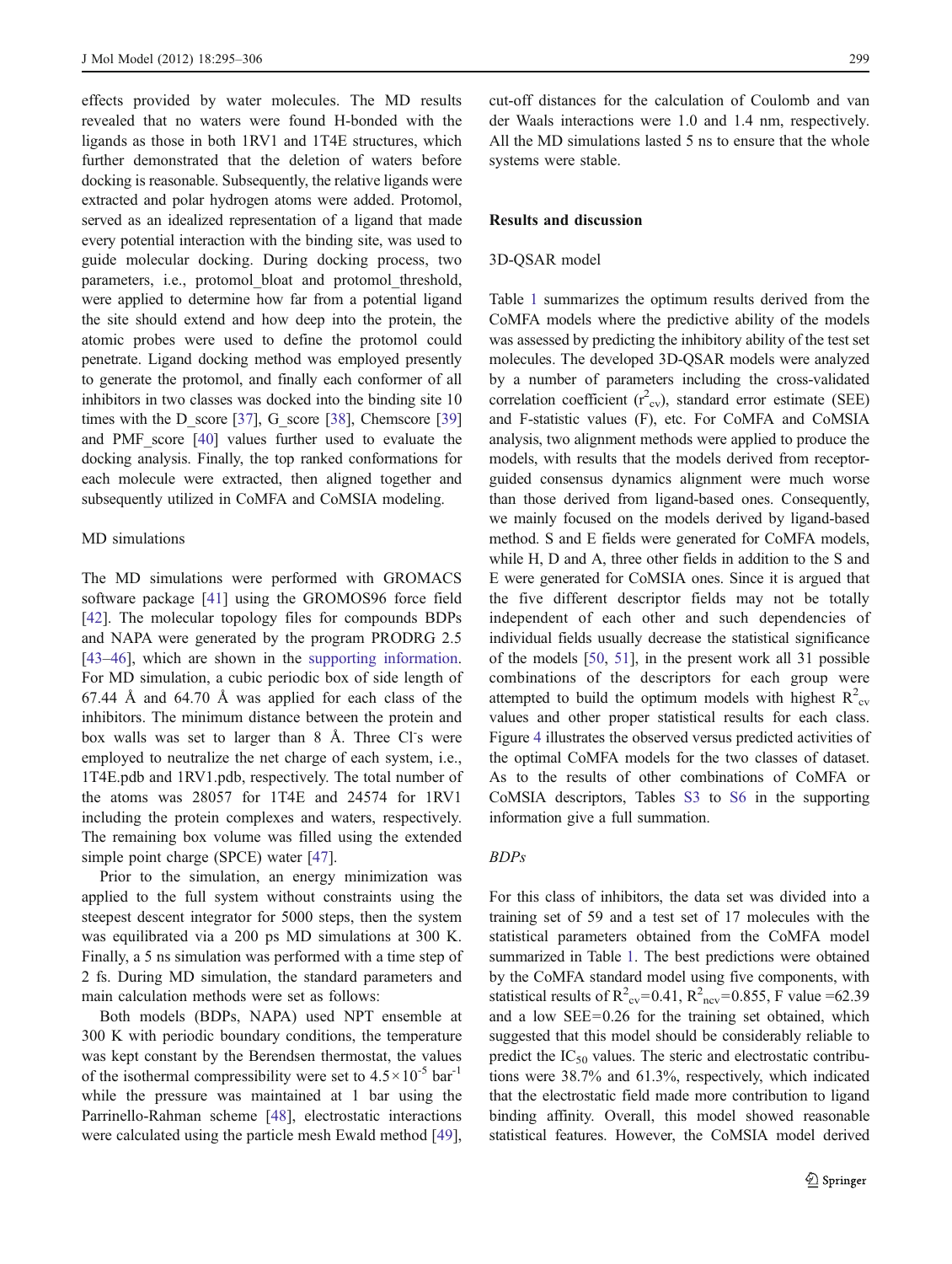| Parameters         | 1,4-benzodiazepine-2,5-diones |                |                          |        | N-acylpolyamine          |        |                 |                |
|--------------------|-------------------------------|----------------|--------------------------|--------|--------------------------|--------|-----------------|----------------|
|                    | Ligand-based                  |                | Structure-based          |        | Ligand-based             |        | Structure-based |                |
|                    | CoMFA                         | CoMSIA         | CoMFA                    | CoMSIA | CoMFA                    | CoMSIA | CoMFA           | CoMSIA         |
| $R_{\text{cv}}^2$  | 0.405                         | 0.506          | 0.101                    | 0.06   | 0.414                    | 0.474  | 0.07            | 0.12           |
| <b>SEE</b>         | 0.259                         | 0.244          | 0.38                     | 0.096  | 0.184                    | 0.097  | 0.087           | 0.059          |
| F                  | 62.388                        | 51.394         | 56.289                   | 257.36 | 34.862                   | 75.878 | 413.34          | 919.321        |
| $R^2_{pred}$       | 0.6017                        | 0.314          | 0.033                    | 0.424  | 0.6913                   | 0.5941 | 0.116           | 0.17           |
| <b>SEP</b>         | 0.523                         | 0.486          | 0.626                    | 0.692  | 0.473                    | 0.495  | 0.549           | 0.535          |
| Nc                 | 5                             | $\overline{7}$ | $\overline{2}$           | 10     | 5                        | 9      | 2               | $\overline{2}$ |
| Field contribution |                               |                |                          |        |                          |        |                 |                |
| S                  | 0.387                         |                | 0.345                    | 0.143  | 0.461                    |        | 0.386           | 0.389          |
| Е                  | 0.613                         |                | 0.655                    | 0.556  | 0.539                    | 0.395  | 0.614           | ٠              |
| H                  |                               | 0.529          | ۰                        |        | ۰.                       | 0.605  |                 | ٠              |
| D                  | ۰                             | 0.471          | $\overline{\phantom{a}}$ |        | $\overline{\phantom{a}}$ | ٠      |                 | 0.611          |
| А                  |                               |                |                          | 0.301  |                          |        |                 |                |

<span id="page-5-0"></span>Table 1 The optimum 3D-QSAR results for the two classes of  $HDM<sub>2</sub>$  inhibitors

 $R^2$ <sub>cv</sub>=Cross-validated correlation coefficient using leave-one-out method; SEE=Standard error of estimate; F=Ratio of  $R^2$ <sub>ncv</sub> explained to unexplained=  $R_{\text{ncv}}^2$  /(1-R<sup>2</sup> <sub>ncv</sub>); R<sup>2</sup> <sub>pred</sub>=Predicted correlation coefficient for the test set of compounds; SEP=Standard error of prediction; Nc=Optimal number of principal components; S=steric, E=electrostatic, H=hydrophobic, D=H-bond donor, A=H-bond acceptor.

from the same training set showed poor internal predictions  $(R<sup>2</sup><sub>cv</sub> = 0.13)$  using the same S and E fields. Meanwhile, incorporation of H, D and A fields also could not improve the model performance. All these results suggested that the CoMFA model was superior to the CoMSIA one for this set of compounds.

These models were further validated using the external test compounds. The optimum CoMFA model gave good predictions exhibiting the large  $R^2_{pred}$  value of 0.60. However, the CoMSIA models possessed poor predictions with low  $R^2_{\text{pred}}$  value. The correlation between the predicted activities and the actual activities are displayed in Fig. 4a. From this figure, we can see that all points are uniformly distributed along the regression line which suggests that no systematic error exists in the method. Additionally, in the optimal CoMFA model, compounds 10 and 61 were regarded as outliers, since their prediction errors were larger than 1.2 standard deviation (SD). We also

found that for compound 10, which possessed a low inhibitory activity and was the only molecule had a cyclohexyl substituent at the  $R_2$  position. As for compound 61, its outlier status might be due to the low inhibitory activity, which was beyond the forecast range.

### NAPA

Using both S and E fields with five components, a best CoMFA model for NAPA inhibitors was obtained, giving a good internal predictive ability illustrated by an  $R^2_{\text{cv}}$  of 0.41,  $R<sup>2</sup>_{\text{ncv}}$  of 0.91, F value of 34.86 and a low SEE value of 0.18. The steric and electrostatic contributions were found to be 46.1% and 53.9%, respectively. Therefore, the electrostatic field had a greater effect than the steric field on the inhibitory activity, indicating that the electrostatic interactions of the molecules with the receptor could be an important factor for HDM2 antagonistic activity. However, the CoMSIA model

Fig. 4 Graphs of the predicted pIC50 versus the experimental  $pIC_{50}$  values of the optimal CoMFA models. (a) CoMFA model of 1,4-benzodiazepine-2,5-diones. (b) CoMFA model of N-acylpolyamine derivatives

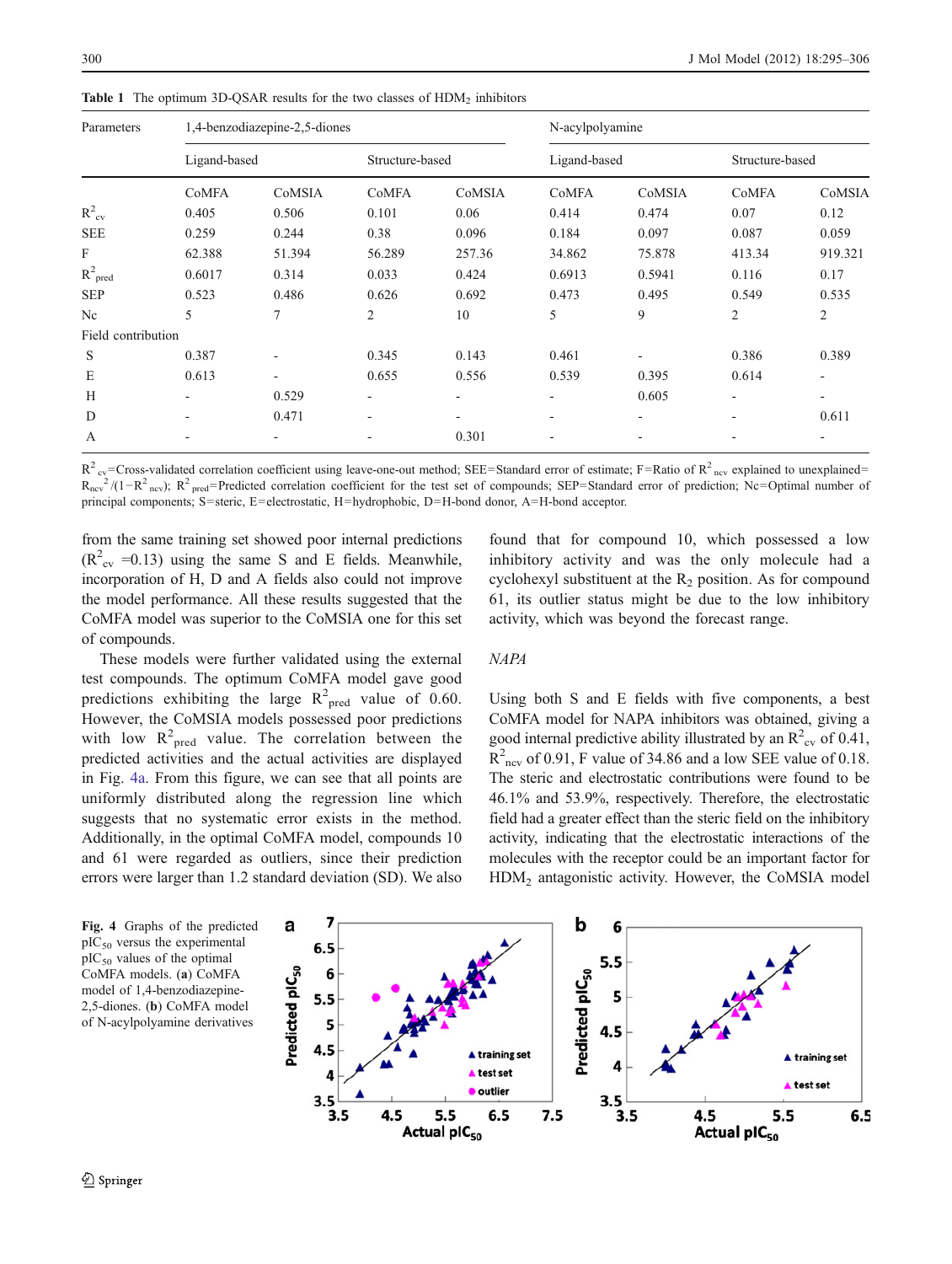<span id="page-6-0"></span>using the same fields (SE) exhibited a low  $R_{\text{cv}}^2$  of 0.34,  $R<sup>2</sup>_{\text{ncv}}$  of 0.84, F value of 17.32 and SEE value of 0.25. Other combinations like SHE, SEHD, SEHA, SEDA, SEHDA were also performed to build models, ending in an average  $R^2$ <sub>cv</sub>>0.4 and  $R^2$ <sub>pred</sub> >0.6 (shown in Table [1](#page-5-0) and S4). Overall, the performance of the CoMFA model was superior to that of the CoMSIA one.

To test the predictive ability of the model, a test set of nine molecules excluded from the model derivation was employed. The predictive correlation coefficient  $R^2_{pred}$  was 0.69. The graph of actual activity versus predicted  $pIC_{50}$  of the training set and test set was illustrated in Fig. [4B,](#page-5-0) the plots represent a uniform distribution around the regression line with respective slope and intercept very close to one and zero, indicating the satisfactory predictive capability and accuracy of the model.

## 3D-QSAR contour maps

To visualize the results of the CoMFA and CoMSIA models, contour maps which denote the areas where the molecules would favorably or unfavorably interact with the receptor were generated. For steric field, the green contours represent areas where bulky group would enhance activity while the yellow contours represent areas where bulky group would decrease the activity. In the electrostatic field, the red contour represents the electronegative charge favorable area while the blue color represents the electropositive charge favorable area.

### BDPs

CoMFA steric and electrostatic contributions for this class of inhibitors with the most potent compound 41 as a reference were shown in Fig. 5. A small green contour at position 7 of ring A indicates that a sterically bulky group was favored in this region, which is coincide with compounds 29 and 30. Interestingly, compared with compound 33, compound 34

has a larger substituent at this position, leading to an increased inhibitory activity. Sterically unfavored yellow regions were found around ring C suggesting the need for small substituent at this region to enhance the inhibitory activity, for example, the activity of compound 19 (−Cl) was shown to be higher than that of compound 20 (−Br). There were two large green contours observed outside the ring C and around the yellow contours respectively, which indicates that if the substituents at the para position of ring C could touch these green contours, large groups would enhance the activity, which may exactly be the reason why compounds 10, 11, 12, 13 with small groups were less potent than molecules 14, 15, 16 with bulky substituents at the same location. Another yellow contour located between ring B and C, suggesting the desire of the position for groups with small steric barrier to increase the activity, such as compounds 57, 58, 59 and 60. Two yellow contours were also observed near  $R_3$  substituent, indicating the requirement of less bulky substituents in this region for more potent  $p53-HDM<sub>2</sub>$  inhibitors.

Figure 5b shows the CoMFA electrostatic filed. A medium sized red isopleth at the para position of ring C represents an area where negative charge is favorable, for example, though all having a common structure, compounds 1 to 7 are slightly different at the para position of ring C, where molecules 1, 6, 7 possess negatively charged groups  $(-CF_3, -Cl, -OCF_3)$  respectively) and thus increased activity, while chemicals 2, 3, 4, 5 having positive charged substituents ( $-H$ ,  $-CH_3$ ,  $-CH_2CH_3$ ,  $-CH(CH_3)_2$  respectively) at the position and decreased activity. A large red contour around the negatively charged carboxyl group at the  $R_3$ substituent indicates that the negatively charged carboxyl or other negative groups at this position were necessary to increase the activity. Another one big and two medium sized red contours at the -ortho, -meta position of ring D suggests that electronegative substituents would increase the activity, bringing us a conclusion that modifications such as incorporation of electronegative substituents in these areas may

Fig. 5 CoMFA StDev\*Coeff contour plots for 1, 4-benzodiazepine-2,5-diones analogs in combination of compound 41. (a) The steric contour map, where the green and yellow contours represent 80% and 20% level contributions, respectively. (b) The electrostatic contour map, where the blue and red contours represent 80% and 20% level contributions, respectively

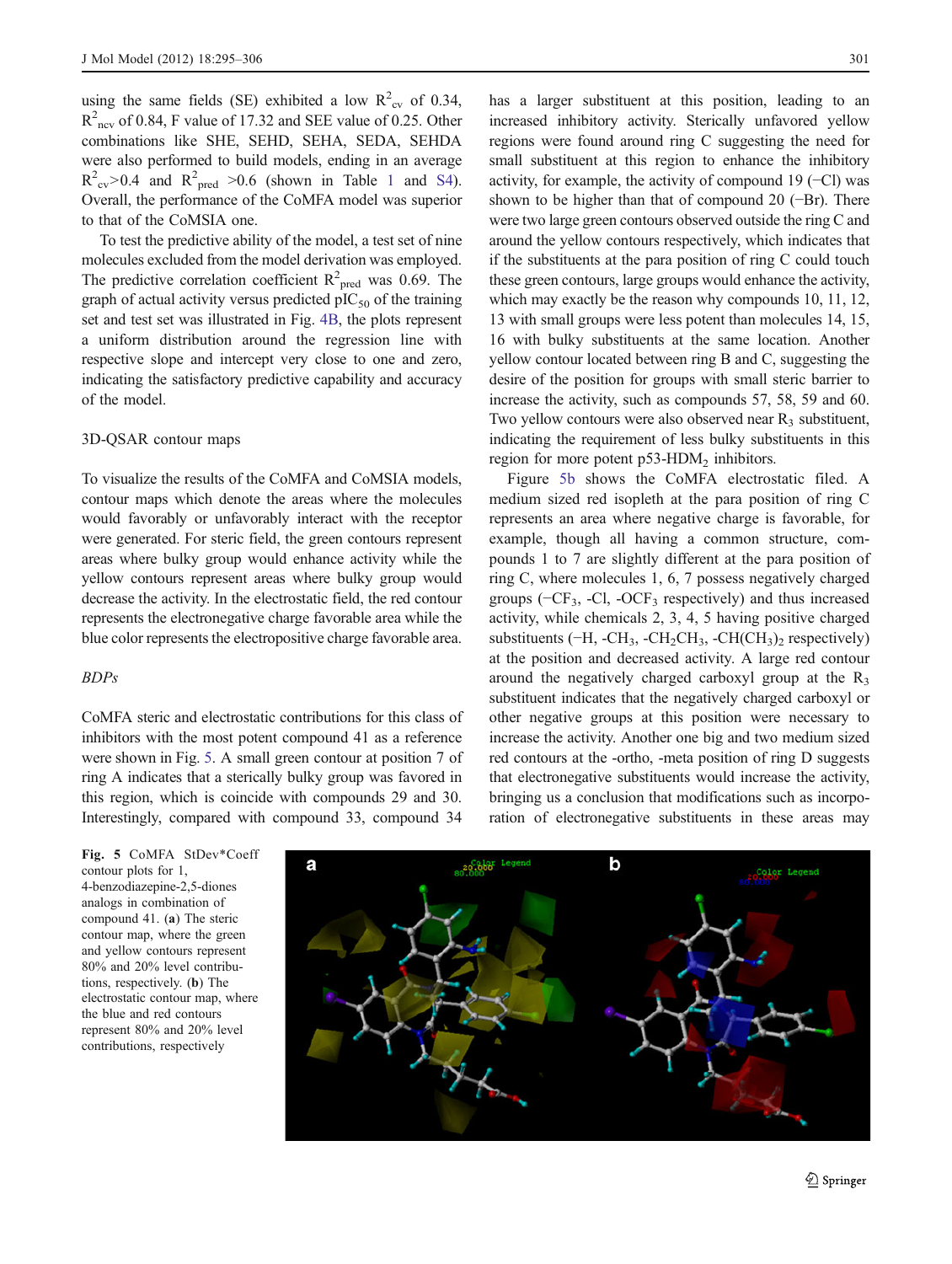<span id="page-7-0"></span>greatly improve the inhibitory activity. Meanwhile, a red and a blue contour simultaneously appeared at the linker area between rings B and D, i.e., the electropositive and electronegative contours emerged at the same region showing that a balance of these properties among the groups presented at this region is required for optimum binding.

## NAPA

The CoMFA steric map (Fig. 6a) displays a medium sized green contour at the para position of ring B suggesting that bulky groups at this position would significantly improve the affinity. Thus, compound 102, which has –Br located at the green region, showed more potent inhibitory activity than those compounds of 101, 103 and 104 which possess rather smaller substitutent (F) at the same location. Another large green contour around ring A suggests that steric bulky substituents are favored there. A large region of yellow contour around Region P represents the disfavor of bulky group at the region, which is consistent with compounds 103 and 104.

The electrostatic contour map is displayed in Fig. 6b. Clearly, an electropositive favored contour was observed outside the para position of ring B, which is well illustrated by the decreased activity of compound 87 with an oxygen atom touching the blue contour. It is also validated by compound 85 which also exhibited lower activity than compound 102 by extending a substituent of –Cl to the blue contour. One big red contour in the vicinity of region O suggests that electronegative substituent could favor the activity, the fact was that all of the derivatives involved in the present study possessed electronegative substituents (−NH) at this site.

Molecular dynamics simulations and comparison with 3D contour maps

Molecular dynamic simulations were performed to obtain the 'real' bioactive conformation which could not be

acquired only from the crystal structure of protein–ligand complex [\[48](#page-11-0)]. During molecular dynamics simulation, the protein complex was placed in a bulk system which can mimic the real physiological conditions, which can fully consider the flexibility of the receptor, thus making the complex structure more reasonable. However, in the general molecular docking procedure, including the Surflex program, the receptor is normally treated rigidly to model the ligand-receptor binding mode. Therefore, in this work, in order to obtain the optimal conformation for complexes, the docked complex structures of 1T4E with compound 41, 1RV1 with 102 were treated as the initial structures for molecular dynamics simulations. The root-mean-square deviation (RMSDs) of the trajectory with respect to their initial structures ranged from 1.3 to 2.5 Å, 1.3 to 1.8 Å for 1T4E and 1RV1, respectively (Fig. [7a](#page-8-0) and Fig. [8a\)](#page-8-0). The small RMSDs variations indicate the system of the complexes reached about 2.2 Å, 1.5 Å after 2 ns, and retained this value throughout the simulation.

The superposition of the average structures of the whole trajectory and the docked structures was shown in Fig. [7b](#page-8-0) and [8b.](#page-8-0) The comparisons of binding models from MD simulation and the QSAR maps are shown as follows:

#### BDPs

Figure [9b](#page-9-0) indicates that the main amino acid residues in the active site cavity responsible for significant interactions were Gln18, Gln24, Lys51, Gly16, Ser17, Leu54, Leu57, Val93, Phe55 and His73. The most potent compound 41 formed three H-bonds: 1) the keto oxygen of ring B (H-bond acceptor) hydrogen-bonded with the –NH group of Ser17 (−O···HN, 1.73 Å, 121.1°); 2) the carboxyl oxygen atom at  $R_3$  substituent formed two H-bonds with the  $-NH_2$  of Gln24 (−O···HN, 1.91 Å, 152°) and the –NH2 of Gly16 (−O···HN, 2.58 Å, 140°). In addition, ring D of compound 41 formed  $\pi$ - $\pi$  interaction with His73. As illustrated in Fig. [9b](#page-9-0), the R<sub>3</sub> substituent was surrounded by electropositive Lys51 and

Fig. 6 CoMFA StDev\*Coeff contour plots for Nacylpolyamine analogs in combination of compound 102. (a) The steric contour map, where the green and yellow contours represent 84% and 16% level contributions, respectively. (b) The electrostatic contour map, where the blue and red contours represent 82% and 18% level contributions, respectively

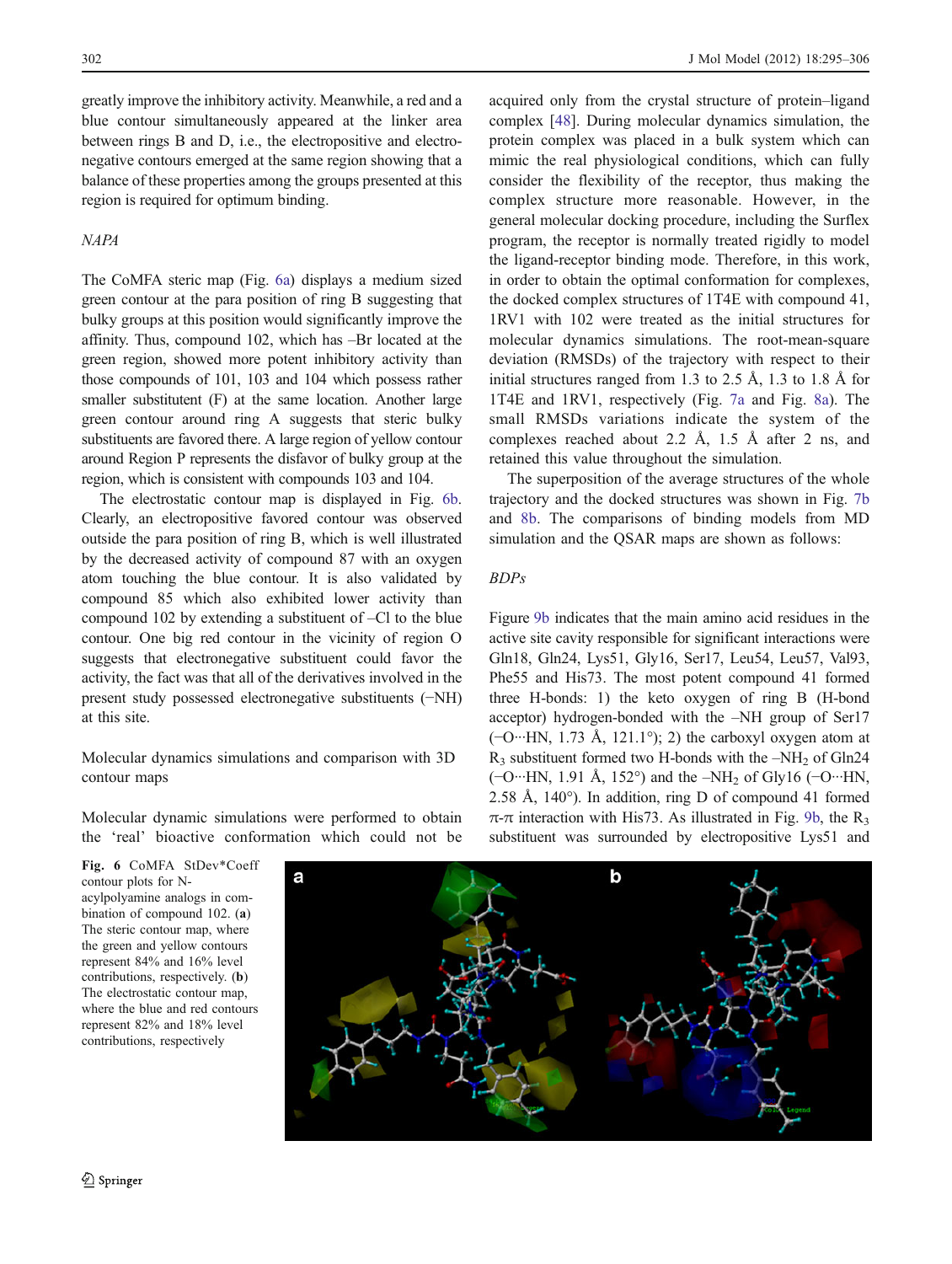<span id="page-8-0"></span>

Fig. 7 (a) Plot of the root-mean-square deviation (RMSD) of docked complex versus the MD simulation time in the MD-simulated structures. (b) View of superimposed backbone atoms of the lowest energy structure of the MD simulation (green) and the initial structure

(cyan) for compound  $41$ -HDM<sub>2</sub> complex. Compound  $41$  is represented as carbon-chain in cyan for the initial complex and carbonchain in green for the lowest energy complex

Gln24 indicating that electronegative groups at this position are favorable for the inhibitory activity, which result matches well with the electrostatic contour map of the CoMFA model (depicted in Fig. [5b](#page-6-0)). In addition, the MD-simulated structures of the binding site shows that residues His73, Leu54, Val93 appeared near  $R_1$  substituent, where electronegative substituents would favor electrostatic interaction between ligands and HDM<sub>2</sub>. This result is well consistent the electrostatic contour map of the CoMFA model (Fig. [5b\)](#page-6-0), which owns a red contour at the same location. It is worthy to note that near ring C there is sufficient room to accommodate a large hydrophobic substituent into the hydrophobic pocket formed by Leu54, Leu57, Gly58, Gln72 and Val93. This observation is in full agreement with the steric contour map with a green contour (Fig. [5a\)](#page-6-0) around this region. In addition, several yellow contours were observed at this position suggesting that too large substituents would make clash effects on the residues.

Additionally,  $R_1$  substituent was surrounded by some non-polar amino acids Leu54, Leu57, Ile61 and Ile99,

suggesting that non-polar groups at this position is favorable for the binding affinity, this is consistent with all compounds employed in this work possessing a non-polar benzene ring in this region. In addition, the  $R_3$  substituent is surrounded by polar residues Gln24 and Lys36, therefore, a relatively polar substituent at this position is needed. This is in agreement with the fact that the binding affinities of compound 41 with polar substituent –COOH is more active than compounds 43, 44 and 45 which possess non-polar  $-CH_3$  groups in this position.

# NAPA

Figure 8b shows the conformation derived from compound 102 with the allosteric binding site of 1RV1, where compound 102 was suitably localized at the binding site. The MD-based docking simulation showed that Glu25, Thr26, Tyr100, Tyr104, Met50, Lys94, His96 and Arg97 were the main residues presented at the binding site and main contributors to the ligand-receptor interaction (shown



Fig. 8 (a) Plot of the root-mean-square deviation (RMSD) of docked complex versus the MD simulation time in the MD-simulated structures. (b) View of superimposed backbone atoms of the lowest energy structure of the MD simulation (green) and the initial structure

(cyan) for compound 102-HDM2 complex. Compound 102 is represented as carbon-chain in cyan for the initial complex and carbon-chain in green for the lowest energy complex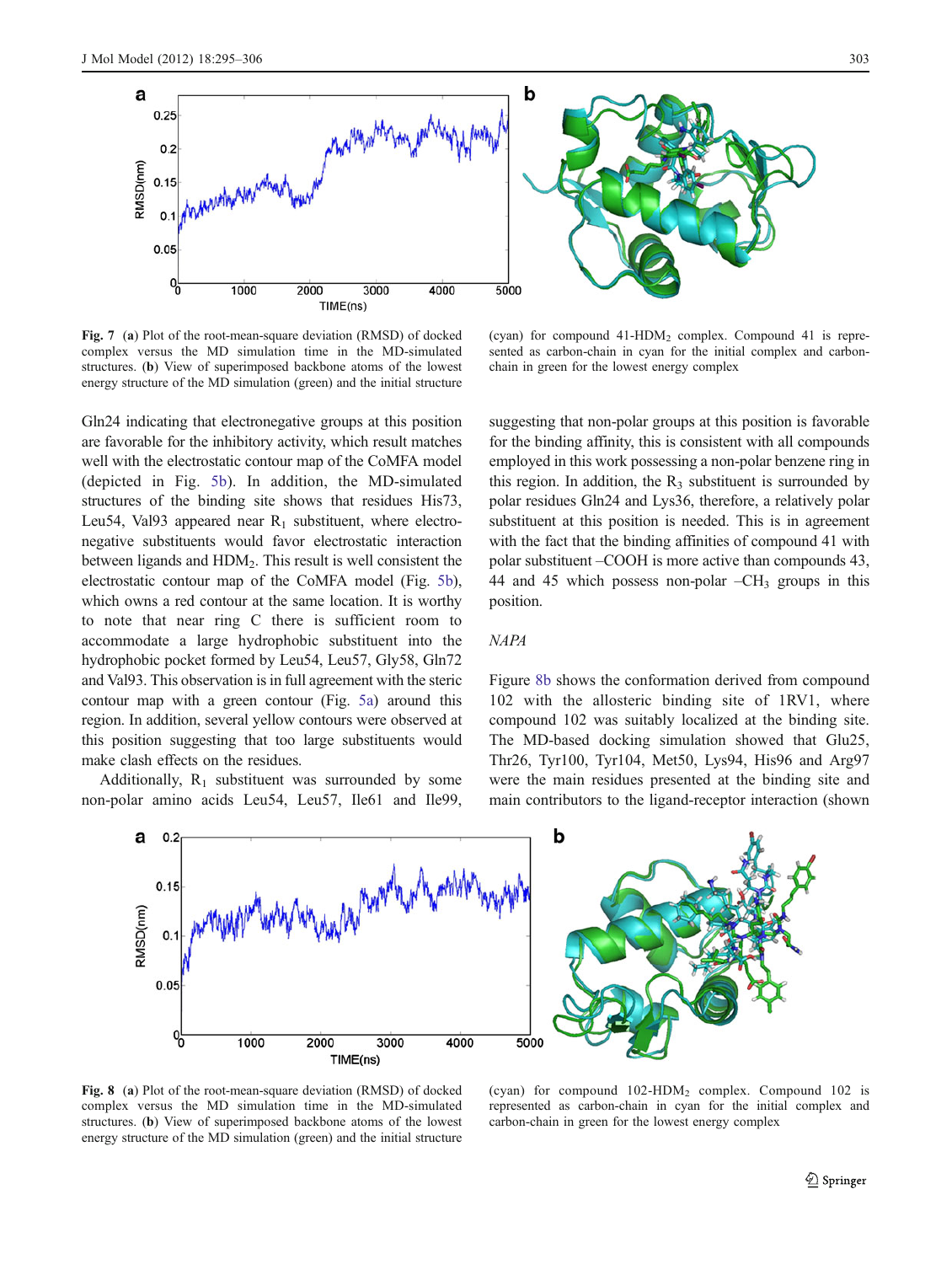<span id="page-9-0"></span>Fig. 9 (a) Docked conformation derived for compound 41 in complex to the active site of HDM2 protein. (b) Plot of the MD-simulated structures of the binding site with ligand 41. H-bonds are shown as dotted black lines, active site amino acid residues are represented as sticks, the inhibitors are shown as stick and ball model



in Fig. 10b). And a total of nine hydrogen bonds were formed in this system. The carboxyl oxygen at region Q acted as an acceptor to form H-bond with the side chain hydroxyl group of Tyr100 ( $-\text{O}\cdots\text{HO}$ , 1.42 Å, 175.6°), the carboxyl oxygen at region F formed two H-bonds with the side chain NH of Arg97 (−O…HN, 1.95 Å, 139.6°) and (−O···HN, 1.76 Å, 153.8°). In addition, the carboxyl oxygen at region E interacted through H-bonding with the backbone NH of Glu25 ( $-\text{O}\cdots$ HN, 1.81 Å, 171.8°) and the OH of Thr26 ( $\neg$ O…HO, 1.52 Å, 161.9°), also the hydroxyl oxygen atom formed two H-bonds with Glu25 (−O···HN, 2.36 Å, 114.9°), (−O···HN, 2.74 Å, 90.7°). The carboxyl oxygen at region P was involved in hydrogen bonding with the backbone  $NH<sub>2</sub>$  of Glu25 (−O···HN, 2.57 Å, 89.4°), (−O···HN, 2.64 Å, 85.6°). As displayed in Fig. 10b, several basic electropositive residues Arg97, His96 were close to region O which suggests that electronegative substituents at these positions would enhance the inhibitory activities. This could be confirmed by the electrostatic contour map (Fig. [6b\)](#page-7-0) which holds a red contour at this position. A large binding cavity formed by residues Lys94, His96, Arg97 and Thr100 over ring A could contain a bulky substituent, which is corroborated by the contour analysis results of the green contour obtained from the CoMFA model (Fig. [6a](#page-7-0)). Meanwhile, ring C established arene-cation

interaction with Arg97 which further enhanced the stability of the ligand-receptor interaction.

Moreover, the polar substituent –COOH of region E extends to polar amino acids residues Glu25 and Thr26, indicating that polar groups are favorable for the inhibitory activity. This is the same as the –COOH of region F which is surrounded by Ary97 and His96. It is remarkable to note that the non-polar amino acid residues Phe55 and Leu54 are near ring A, which indicates that the non-polarity of ring A is needed for the inhibitory activity.

Comparison of the results of docking and MD simulation

When predicting the binding mode of the ligand to receptor, molecular docking provides a good starting to evaluate the stability of the predicted interactions involved in binding [\[51](#page-11-0)]. While molecular dynamics was employed for further calculations considering the flexibility of the receptor and the effect of water solvation. In this study, firstly the most potent compounds (41 and 102) were docked into the binding site of the receptors, which complexes were further used to undertake MD simulations. As depicted in Fig. [7b](#page-8-0) and Fig. [8b](#page-8-0), the initial conformations changed a lot after the MD simulations. Furthermore, we further examined the stability of the hydrogen bond formed during the docking process by calculating the presence rates of hydrogen bonds

Fig. 10 (a) Docked conformation derived for compound 102 in complex to the active site of HDM2 protein. (b) Plot of the MD-simulated structures of the binding site with ligand 102. Hbonds are shown as dotted black lines, active site amino acid residues are represented as sticks, the inhibitors are shown as stick and ball model

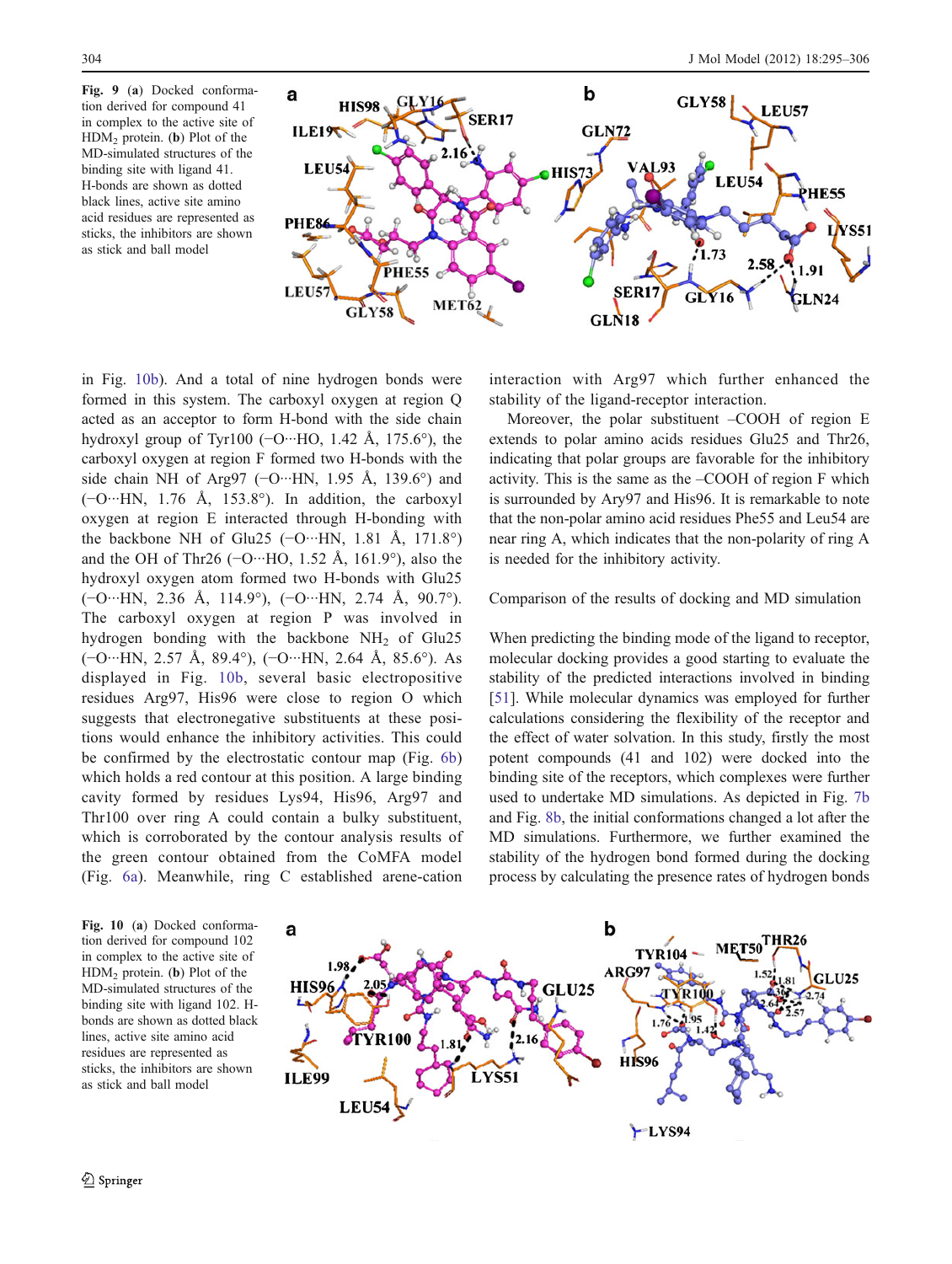during MD simulation. The hydrogen bonds produced between all possible donors D and acceptors A. A geometrical criterion shown in Eq. 3 is used to determine if the hydrogen-bond exist.

$$
r \le r_{HB} = 0.35 \,\mathrm{nm}
$$
\n
$$
\alpha \le \alpha_{HB} = 30^{\circ}
$$
\n(3)

As seen from Fig. [9](#page-9-0) and Fig. [10](#page-9-0), it is concluded that the presence of corresponding H-bonds between the ligands and receptors exhibited higher frequencies than the docking analysis.

For BDPs analogs, one hydrogen bond was formed based on docking simulation between the amino nitrogen atom in ring D and the hydroxyl group of Ser17 (−N···HO, 2.16 Å, 177.1°), which was yet not preserved during MD simulation. It was interesting to note that three new hydrogen bonds were constructed to enhance the stability of the complex.

As for the lost hydrogen bond, it could be compensated by the electrostatic interactions. As illustrated in Fig. [9b,](#page-9-0) the electronegative nitrogen atom was surrounded by electropositive residues His73 and Gln18 which could still be involved in electrostatic interactions.

During docking simulation, four hydrogen bonds were formed in compound 102 and 1RV1 (Fig. [10a\)](#page-9-0), i.e., region O oxygen atom…OH of Tyr100 (−O···HO, 2.05 Å, 108.8°), region F oxygen atom…NH of His96 (−O···HN, 1.98 Å, 158.2°), region E oxygen atom…NH of Lys51 (−O···HN, 1.81 Å, 143.8°), region D oxygen atom…NH of Lys51 (−O···HN, 2.16 Å, 147.7°). However, after MD simulations, only two hydrogen bonds were preserved, and the amino acids involved in forming the H-bonds were also changed as explained above. In a word, comparatively the molecular dynamics simulation provides a more stable conformation, so we chose the MD-simulated structures for further 3D-QSAR studies.

#### Comparison of binding modes for each class

In order to explore the differences and similarities between the two classes of  $p53-\text{HDM}_2$  inhibitors, we compared the binding mode of each class. The CoMFA steric field in the BDPs model makes more contributions to the binding activity, as well as the NAPA derivatives. In addition, the docked models reveal that the hydrogen bonding is also important for interactions between the ligand and the target. For BDPs, three H-bonds were formed between the most potent compound 41 and Ser17 ( $-\text{O}\cdots$ HN, 1.73 Å, 121.1°), Gln24 (−O···HN, 1.91 Å, 152°), Gly16 (−O···HN, 2.58 Å, 140°), at the same time, compound 41 also formed  $\pi$ - $\pi$ interaction with His73. The NAPA derivative 102 formed a total of nine hydrogen bonds, mainly through interacting with Tyr100, Arg97, Glu25 and Thr26. Additionally, arenecation interaction has been established between Arg97 and

this compound. The NAPA derivatives formed more hydrogen bonds than the BDPs analogs which also demonstrate why they were more active than BDPs. In addition, from the comparison of interacting patterns for the two series of inhibitors, we also found that there were no common amino acids which were involved in forming H-bonds among these two classes. Thus a conclusion can be made that these inhibitors might have different binding modes with  $p53-HDM<sub>2</sub>$ .

## **Conclusions**

In this study, 3D-QSAR models for these two different classes of p53-HDM<sub>2</sub> inhibitors, i.e., BDPs and NAPA analogs were built using both the ligand-based and receptor-guided alignments to find out the structural relationship with the activity. We also compared two alignment schemes, with respect to the internal predictive ability and the robustness of their respective models for structurally diverse data sets. As a result, using the ligandbased alignment was superior to that based on the receptor alignment and the CoMFA models were superior to the CoMSIA ones. In addition to the structural features of stetic and electrostatic fields, this article still elucidated the structural features of hydrogen bond related to the HDM<sub>2</sub> activity. The external test validation results indicate that the CoMFA models could be successfully used for predicting the inhibitory efficiency of these two classes of compounds. The optimal models from the BDPs and NAPA analogs implied the significant roles of electrostatic field effects on their binding affinity. For the BDP model, the bulky substituent at ring C played a main contribution to inhibitory activity. The crucial role of  $R_3$  group was revealed by the fact that it formed strong hydrogen bond with its receptor and the more potent compounds had bulky groups at the para position of ring A, small and electronegative groups around ring D. In addition, the non-polarity of  $R_1$  and the polarity of  $R_3$  had important effect on the binding affinity. For the NAPA model, the electropositive and bulky substituents at ring B had a major impact on the inhibitory activity, and hydrogen-bond interactions also improve the compound potency. For the more active compounds, they possessed bulky and electropositive groups at ring B, large and non-polar groups at ring A and electronegative substituents in region O.

In addition, molecular dynamics simulations were also performed for the docking complexes. The analysis revealed that the steric, electrostatic, and H-bonding interactions between ligands and key amino-acid residues in binding pocket of  $HDM<sub>2</sub>$  correlated well with CoMFA analysis and data of the inhibitory activity. The binding modes showed that for BDPs, the key residues were Gln24,